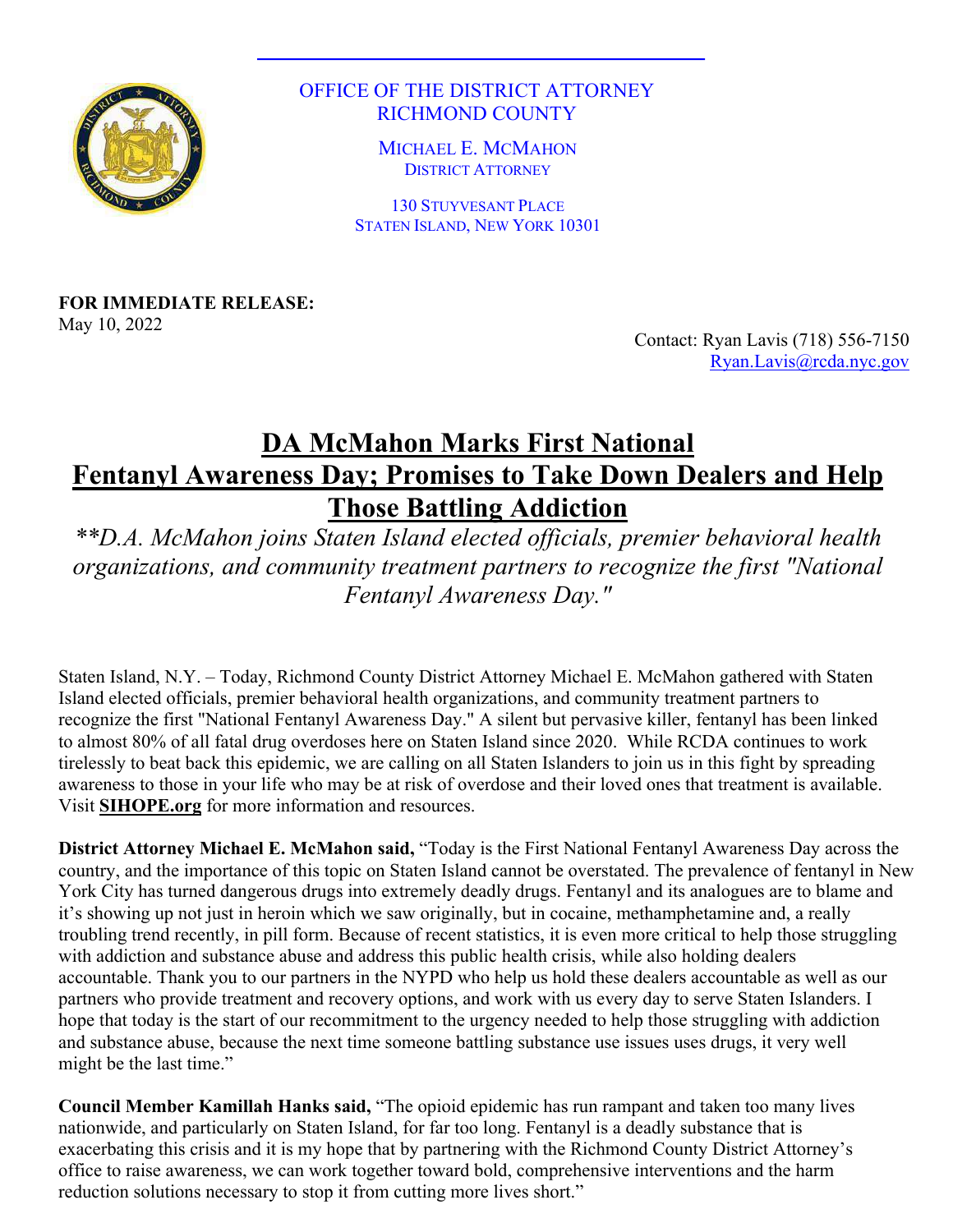**Borough President Vito Fossella said,** "Fentanyl is like a rogue assassin and affects the lives of so many Staten Islanders. Behind every one of those fatal drug overdose statistics, there is a broken family who has been impacted. It truly breaks your heart. With the launch of Staten Island's First National Fentanyl Awareness Day, we are hopeful that this campaign will continue the awareness of the growing fentanyl public health crisis. I want to thank DA McMahon for consistently being on the frontlines of this challenge and working to keep Staten Island as the safest city in America."

**Joe Conte, Executive Director of the Staten Island Performing Provider System said,** "The Staten Island Performing Provider System applauds the efforts of the Richmond County District Attorney in highlighting the danger to our community and the nation by declaring May, 10th National Fentanyl Awareness Day. Fentanyl is now the number one cause of death for Americans ages 18 to 45; CDC cites over 150 people die every day from overdoses related to synthetic opioids like fentanyl; between 2020 and 2021, nearly 79,000 people between 18 and 45 years old died of fentanyl overdoses, according to the data analysis. In addition, the \$4 million Hotspotting Overdose Prevention Program funded by the Secure Futures Project and Northwell Health was implemented in January. Our partners at the DA's office, SIUH, RUMC and CHASI are implementing this program and it is making a big impact in those for those at highest risk for overdose, using predictive analytics, integrated care coordination and outreach by CRPAs. This effort directly addresses the CDC recommendations from their Health Alert Network."

**Diane Arneth, Executive Director of the Community Health Action of Staten Island said,** "The Community Health Action of Staten Island stands with District Attorney Michael McMahon and all our colleagues to continue to sound the alarm and educate our community about the prevalence of fentanyl and strategies to address and eliminate its deadly consequences."

**Luke Nasta, Chief Executive Officer of Camelot Staten Island said,** "Over 105,000 people overdosed and died in a one-year period in the United States over 5,500 of them were in New York. Did you know one? One time use of fentanyl can prove fatal."

**Jacqueline Filis, Executive Director of the YMCA said,** "National Fentanyl Awareness Day is a day aimed not only at raising public awareness of an urgent crisis but also at activating ourselves and our communities to combat the alarming rates of overdose due to illegally made fentanyl. Fentanyl has taken the lives of far too many, far too soon. Countless families have been devastated, lives with infinite potential cut short and communities upended. One of the essential, life-saving tools that we have in our toolbox to combat this crisis is lifesaving medications which are available at the Y's Counseling Services as well as other Staten Island organizations and pharmacies. Bringing awareness to the scourge of fentanyl is vital to turning the tide but at the same time it is critical to recognize the countless individuals and families who are in recovery. Recovery is possible. Recovery, in a person-centered manner, is just a phone call away. At the Y's Counseling Service, services can be started by walking in during our open intake hours which are available 6 days a week between both locations of our agency. Substance misuse not only impacts the lives of those who are using but their loved ones as well. Support and treatment is available to both individuals and to families."

**Maggie Walsh, Program Director of Empower, Assist, & Care for Staten Island and Brooklyn said,** "EAC stands with the continued efforts to combat the growing fentanyl epidemic and is committed to helping our community achieve a safer future."

Overdoses claimed the lives of 51 Staten Islanders in 2009. A dramatic leap to 132 fatalities in 2020 coincided with the increases in fentanyl-related overdoses in New York City. From 2000 to 2014 in New York City, about 2% to 3% of overdose deaths were fentanyl-related. The number of fatal overdoses linked to fentanyl rocketed to 44% in 2016, 57% in 2017, 70% in 2019, and 80% in 2020.

Despite these profound challenges, the last few years have brought some positive developments. The wide availability of the rescue drug naloxone and its overall effectiveness is part of why there are nearly twice as